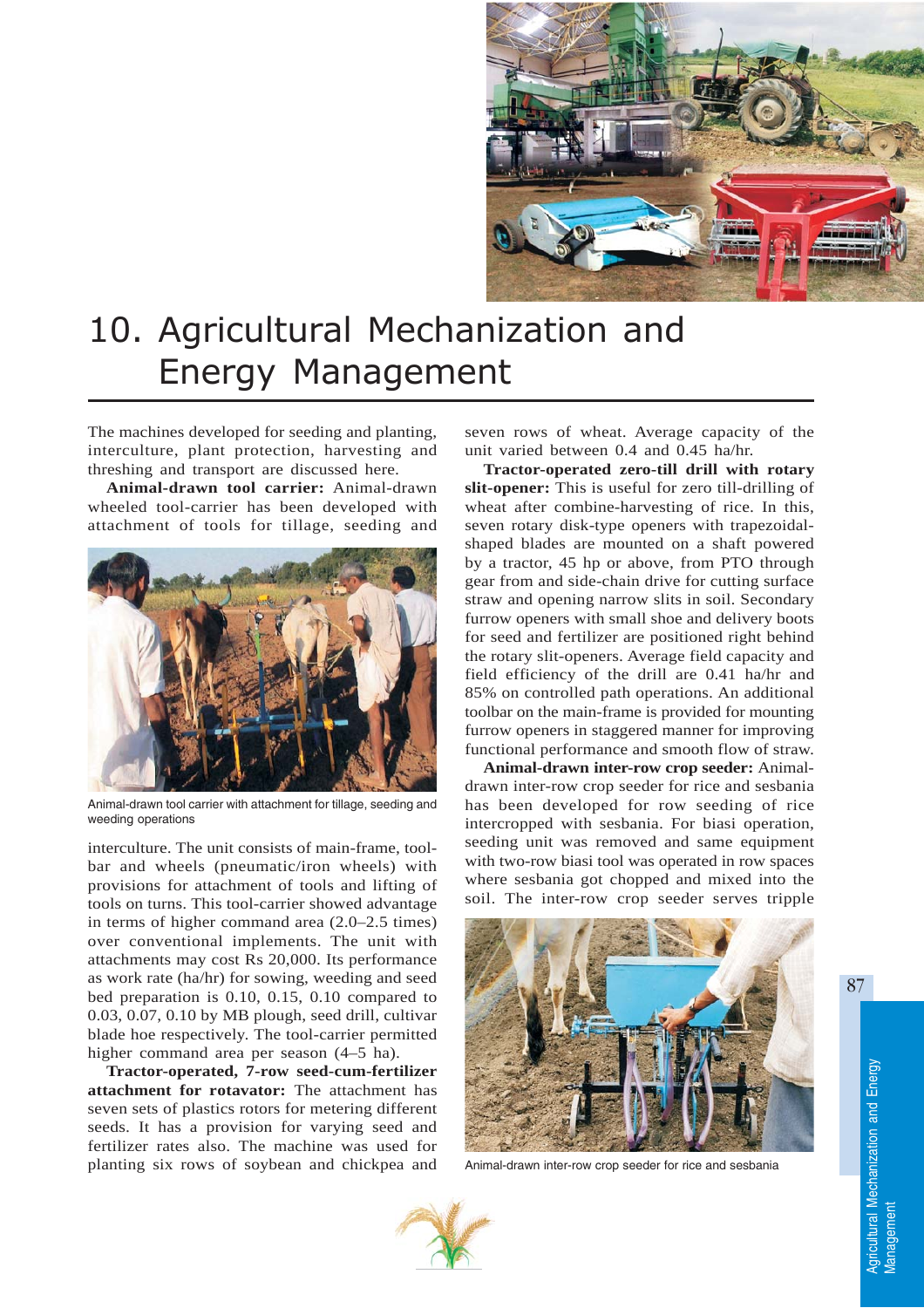purpose of seeding of rice and sesbania, placement of fertilizer and biasi operation with chopping of sesbania. The cost of the inter-row crop seeder is Rs 3,500.

**Barrow-type seed-cum-fertilizer spreader:** Implement has spreaders with trapezoidal and bucket hopper for urea and diammonium phosphate (DAP) spreading with adjustable orifice for rate up to 100 kg/ha. Effective swath for urea is 6 m, having uniformity coefficient of 75.25%. Effective swath for DAP is 5 m with uniformity coefficient of 81.43%.

**Tractor-mounted inclined-plate planter with raised-bed forming attachment for intercrop:** For sowing bold seeds of groundnut, cotton, maize, a six-row machine has been developed. On the rear tool bar of the frame, shoe-type furrow openers with modular units of seed-boxes are clamped. Each seed box (15 kg capacity) is provided with inclined-plate (120-mm diameter)-type seedmetering mechanism. The provision has been made for different crops by selecting seed plates and by changing transmission ratio. Row spacing (225– 450 mm) between furrow openers can be changed by sliding furrow openers on the rear tool bar of the main-frame. Depth of planter is controlled by tractor hydraulic system. Field capacity of the machine varies from 0.45 to 0.60 ha/hr with 65– 75% field efficiency at about 3 km/hr.



Tractor-mounted inclined-plate planter with raised-bed forming attachment for intercrop

**Single/two-row inclined-plate planters for sowing cotton and other crops:** These planters are suitable for small and medium-size pair of bullocks. They can be used for sowing soybean, pigeonpea, cotton, chickpea, peas, groundnut at row spacing varying from 250 to 900 mm. The field capacity of 2-row animal-drawn planter is 0.11 ha/hr for row-to-row spacing of 450 mm.

**Four-row vegetable transplanter:** A tractormounted vegetable transplanter has been developed. With this, minimum percentage of seedlings in lying-down position was 3.86% for 450 mm row spacing for rolling type design with open press wheel on the straight shaft. For 330 mm row spacing for cauliflower, the minimum percentage of seedlings in lying-down position was 5.26 for rolling-type design 2 on the straight shaft.

**Tractor-operated vegetable transplanter:** Tworow vegetable transplanter is provided with opening type finger with flappers. Power from the wheel is supplied to planting mechanism through shaft, chain and sprockets. Plant spacing in the machine is kept at 300 mm and can be varied by changing sprockets or number of fingers. Two persons (one for each row) are required to place seedlings in the flappers when there are open. To increase planting speed, number of persons for seedling feeding are increased to two per tow. After seedling is dropped, the soil is compacted with two moving inclined wheels. The machine is operated at forward speed of 1 km/hr. The capacity of machine is 0.07 – 0.08 ha/hr for two-row model. Cost of operation is Rs 2,200/ha.



Tractor-operated vegetable transplanter

**Tractor-operated multipurpose implement for sugarcane:** This facilitates interculture and earthing up operations in addition to planting of sugarcanesetts. In three-row machine, operator lifts cane from seed-tray and puts it on the slanting chute. Cane slides down and cutter cuts canes into setts automatically, and in interculture mode implement



Tractor-operated multipurpose implement for sugarcane

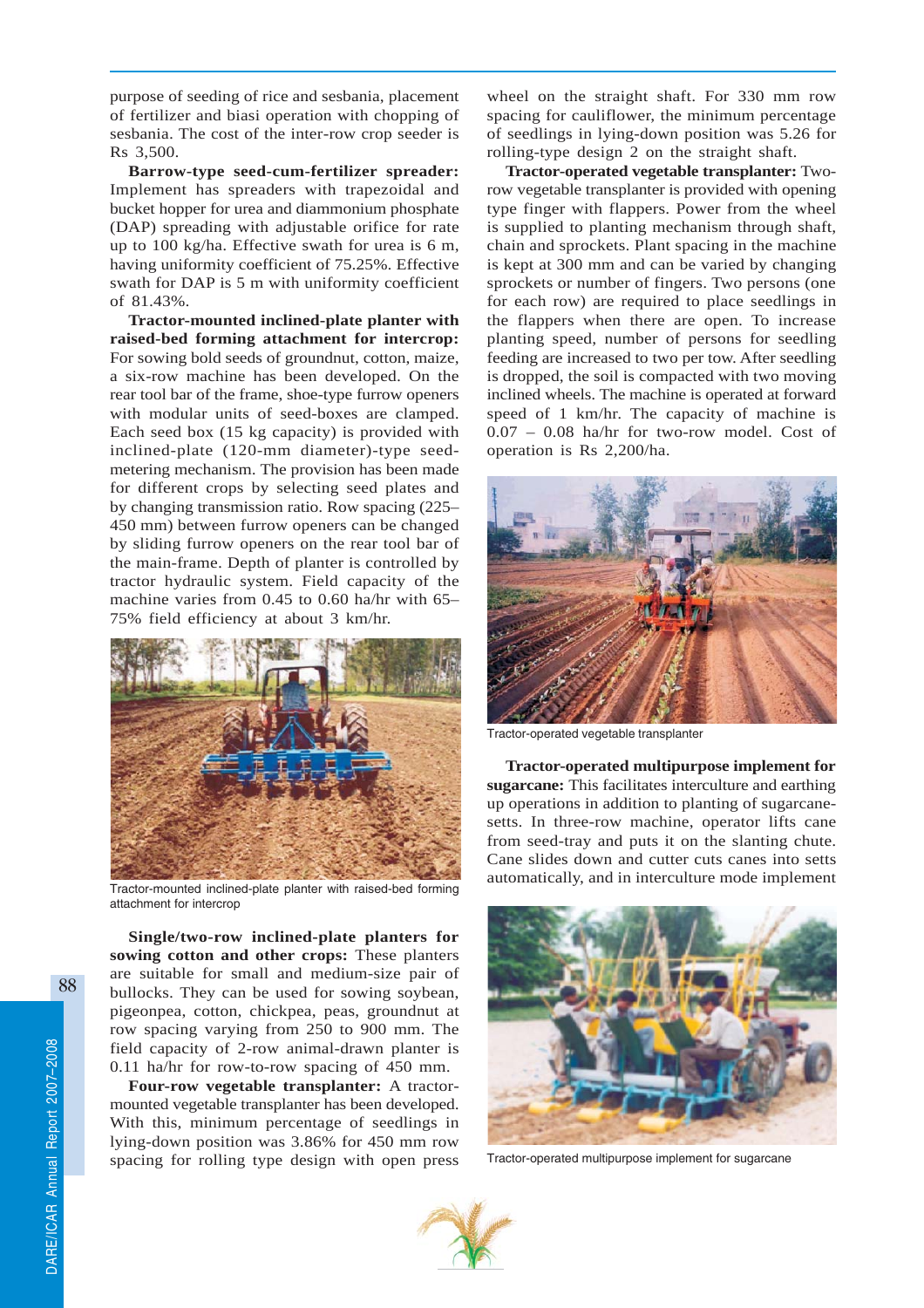has 6 standard tynes with reversible shovels, which provide soil cover in three rows of cane placed in opened furrows.

**Animal-drawn single-row and 2-row inclinedplate planter:** The planter consists of modular seed boxes, main-frame, ground drive wheel, power transmission system, furrow opener, beam and handle. The seed box-furrow opener assembly may be adjusted on the tool bar of the main-frame for row spacing varying from 25 to 90 cm. The ground drive wheel has spring loaded for slip-free rotation. The fertilizer unit is optional. The 2-row planter has a field capacity of 0.1 ha/hr at draught value of 50 kg for planting of cotton at 90 cm row spacing.

**Power-tiller-mounted earthing-cum-fertilizer applicator:** The earthing-up unit for sugarcane consists of single ridger body (20 kg weight),



Power tiller-mounted earthing-cum-fertilizer applicator

which also performs shaping of ridges. Field capacity of the machine is 0.15 ha/hr and the cost of operation is Rs 750/ha.

**Tractor-operated aero blast sprayer:** This consists of a tank of 400 litres capacity, pump, fan, control value, filling unit, spout adjustable handle and spraying nozzles, its air blast is produced by centrifugal blower. The air blast distributes chemical in the form of very fine particles throughout its swath width, which is on one side of the tractor. Machine can cover about 1.7 ha/hr at a speed of 1.5 km/hr. Application rate can be varied from 100 to 400 litres/ha. Effective width of sprayer is 13 m distance. The cost of machine is Rs 80,000 and of operation is Rs 500/ha compared to Rs 700/ha by conventional method.

**Bullock-drawn sprayer for field crops:** The commercially available bullock-drawn sprayer (length  $\times$  width  $\times$  height 3.90 m  $\times$  1.80 m  $\times$  1.85 m) having 6 nozzles and boom (length 5.4 m) was modified in respect of orientation of beam and hitch system, operator seat and clutching system for the pump. The unit having 90 cm ground clearance was operated at the speed ratio (wheel: pump) of 1: 4. The hollow cone nozzles at 45-cm

spacing gave swath of 3 m. The field test results have indicated average discharge of 440 ml/min/ nozzle at average pressure of 324 kPa, giving draught value of 95 kg. The height of the boom is made variable from 30 to 100 cm. A manufacturer of cotton sprayer has adopted modifications. Cost of the sprayer is Rs 25,000.

**Tractor-mounted turmeric harvester:** This was evaluated to harvest turmeric rhizomes on raised bed, and indicated reduction in soil load by 30– 35%. The harvester was tested in farmers' fields also at Thondamuthur in Coimbatore district. Its harvesting efficiency was 98% at forward speed of 2.5 km/hr, and damaged and undug rhizome were 4% and 2–3% respectively.

**Self-propelled fodder harvester:** It consists of 1,450-mm cutter bar. Power to wheel is provided



Self-propelled fodder harvester

through extension with chains and sprockets with the chassis suitably strengthened. The field capacity of machine is 0.1 ha/hr, and cost of operation is Rs 900/ha.

**Curry-leaf stripper:** Two operators can strip approximately 40–50 kg leaflets per hour, and the cost of stripper is approximately Rs 15,000. It saves to a tune of 80% in labour and 60% in cost over conventional method.

**Power-operated maize dehusker-cum-sheller:** Maize dehuskers-cum-threshers, spike-tooth type (modified version of wheat thresher) and axialflow type (modified version of sunflower thresher) have been developed. Recovery of grain with these is 97%. The cost of the machine is Rs 45,000 and of operation is Rs 5,000/tonnes.

**Tractor-mounted banana shredder:** The shredding unit consists of 4 blades placed perpendicular to each other at 225 cm distance. Additionally, 12 spikes with flat-cutting edge are fitted with a gap of 120 mm between rows. The blades are driven by PTO of tractor with a bevel gear-box and the hopper is trapezoidal with a height of 800 mm. It takes 1.2 min to shred stem having average height of 2,400 mm. The cost of operation is Rs 300/hr.

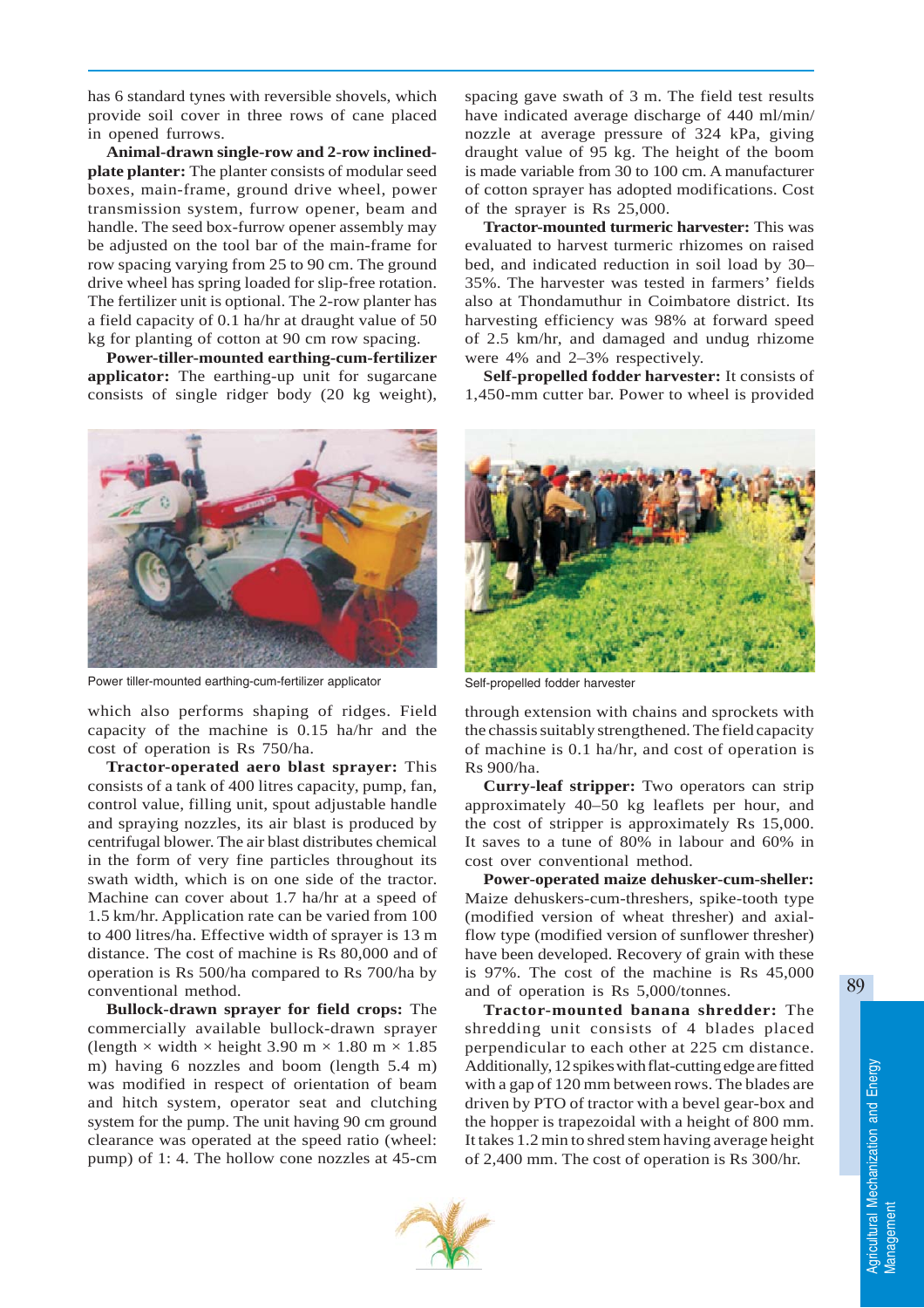

Tractor-mounted banana shredder Two-wheel steel cart for donkeys

**Tree climber:** A tree climber has been developed for harvesting coconut and arecanut. Climber has two components. The upper component is provided with a seating arrangement and lower component is having provision for holding foot, the upper component can be moved up or down over the tree. The operator can safely climb a tree of 10 m height in 1.5 min. Its cost is Rs 2,000.



Tree climber helps operator to climb 10 m in 1.5 minutes

**Tractor-mounted banana-clump remover:** A nine-tyne cultivator frame has been adopted for development of the equipment. Two numbers of 100 mm  $\times$  15 mm  $\times$  1,000 mm sub-soiler shanks with shares of 190 mm  $\times$  40 mm  $\times$  5 mm were fitted in the frame at 225 mm spacing. These two sub soilers perform as a fork while removing banana clump. A deflector has been provided to push soil sideways. Cost of the components is Rs 6,000. The field capacity and cost of operation are 0.5 ha/hr and Rs 500/ha, respectively.

**Two-wheel donkey cart:** Two-wheel steel cart was developed for large white Kathiawad breed donkeys (body weight, 150–170 kg) matching their draught capacity (25% of body weight). With the help of the steel cart a pair of donkeys could transport 500 kg load compared to 40–50 kg carrying on back load. The unit cost of the cart is Rs 6,000.



**Two-wheel bullock cart:** A standard chassis of 2-tonne payload capacity with options for interchangeability of pneumatic wheels by iron wheels and hitch arrangement for single and a pair of bullocks has been developed. The chassis has the provision for mounting of different sizes of platforms for operations such as platform for transportation of crop, straw, grain bags, platform for transport of materials/passengers and tankers for transport of oil/water. The pneumatic wheel cart is recommended for transport of 2 tonnes payload on the tar road, 1.5 tonne payload on earthen road and 1 tonne payload under field conditions. The developed cart is superior to conventional wooden wheel cart in load carrying capacity, draught and power requirements. The unit cost of the cart is Rs 15,000.

## ERGONOMICS AND SAFETY

**Survey of agricultural accidents:** Development of safer equipment and minimization of accidents are important links in enhancing farm mechanization strategies. An agricultural accidents survey was carried out with large sample size of villages for a period of one year. The results indicated that of the total accidents, 63.4% were due to farm machines and hand tools, whereas 36.6% accidents were due to snake bites, animal bites, fall in well, lightening, heat stroke etc. Of the total accidents, 5.5% were fatal and 94.5% were non-fatal. The overall annual accident incidence rate was 334 accidents per lakh workers, whereas the annual fatality rate was 18.3 per lakh workers.

**Anthropometric and strength data of agricultural workers:** Data on 79 body dimensions from 12 states and strength data on 16 parameters from 6 states were collected. The mean stature and weight of Indian agricultural workers on the basis of data worked out to be 163.0 cm and 53.8 kg for male-workers and 151.2 cm and 45.9 kg for female-workers. The mean values for strength

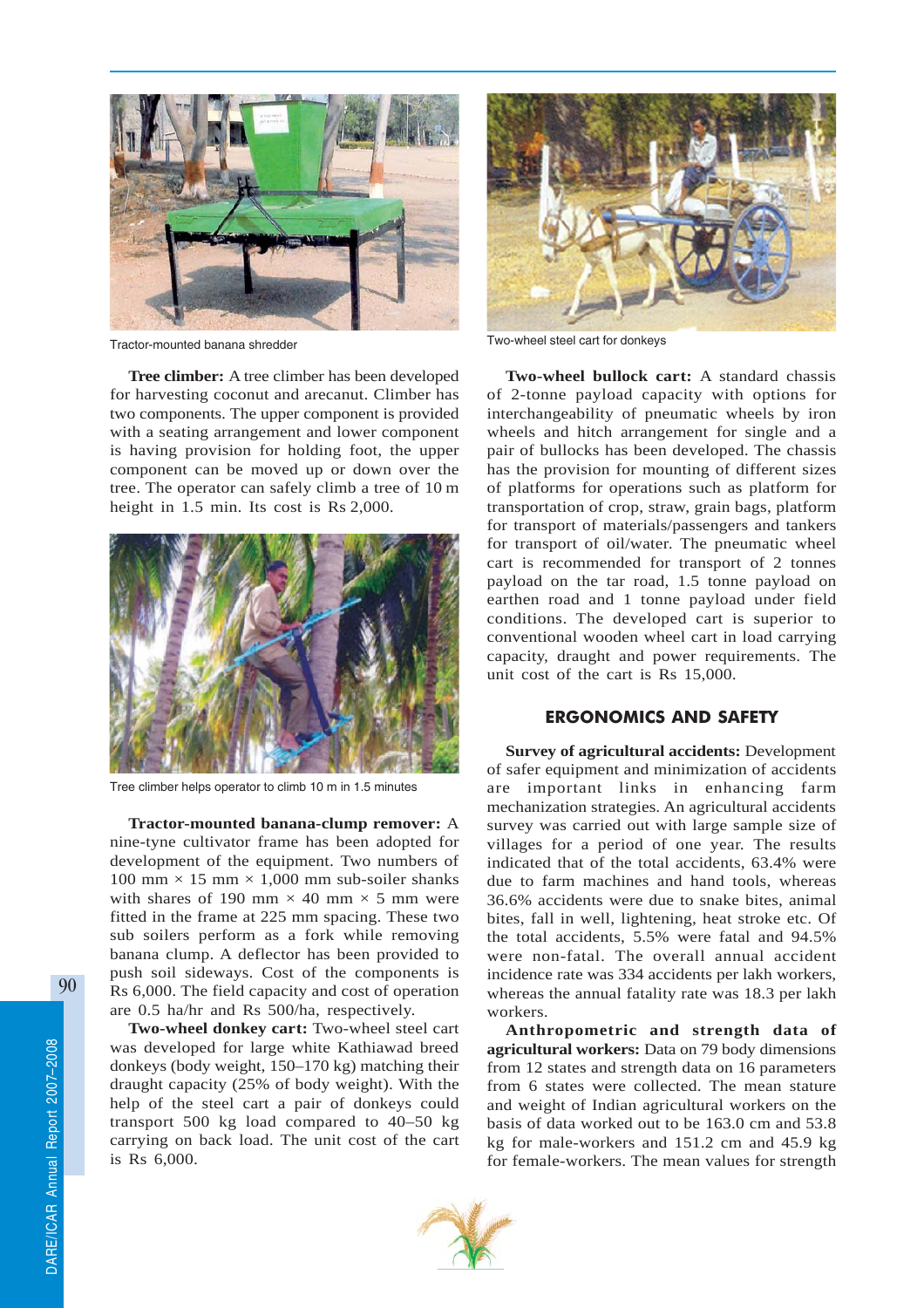| Agricultural accidents data  |                                |                           |                                     |                   |                    |                                        |                               |  |
|------------------------------|--------------------------------|---------------------------|-------------------------------------|-------------------|--------------------|----------------------------------------|-------------------------------|--|
| <b>State</b>                 | No. of<br>villages<br>surveyed | Data collection<br>period | No. of accidents reported           |                   |                    | Accident                               | Fatality                      |  |
|                              |                                |                           | Farm<br>machinery<br>and hand tools | <b>Others</b>     | Total              | incidence<br>rate/lakh<br>workers/year | rate/lakh<br>workers/<br>vear |  |
| <b>Tamil Nadu</b>            | 240 from 6<br>districts        | July 04-June 05           | 265<br>$(46.2\%)$                   | 308<br>$(53.7\%)$ | 573<br>$(100\%)$   | 245                                    | 10.0                          |  |
| Orissa                       | 240 from 6<br>districts        | July 04-June 05           | 412<br>(83.3%)                      | 104<br>$(16.7\%)$ | 516<br>$(100\%)$   | 1520                                   | 17.7                          |  |
| Madhya Pradesh               | 360 from 9<br>districts        | July 04-June 05           | 120<br>(63.5%)                      | 69<br>(36.5%)     | 189<br>$(100\%)$   | 294                                    | 18.7                          |  |
| Punjab                       | 200 from 5<br>districts        | Jan 05-Dec 05             | 32<br>$(78.0\%)$                    | 9<br>$(22.0\%)$   | 41<br>$(100\%)$    | 66                                     | 12.8                          |  |
| Rajasthan                    | 280 from 7<br>districts        | July 05-June 06           | 218<br>$(48.1\%)$                   | 235<br>(51.8%)    | 453<br>$(100\%)$   | 373                                    | 42.8                          |  |
| Arunachal Pradesh 160 from 4 | districts                      | July 05-June 06           | 61<br>(71.8%)                       | 24<br>(28.2%)     | 85<br>$(100\%)$    | 558                                    | 6.5                           |  |
| West Bengal                  | 120 from 3<br>districts        | Sep 06-Aug 07             | 352<br>$(79.1\%)$                   | 93<br>$(20.9\%)$  | 445<br>$(100\%)$   | 294                                    | 15.2                          |  |
| Total                        |                                |                           | 1,460<br>$(63.4\%)$                 | 842<br>$(36.6\%)$ | 2,302<br>$(100\%)$ |                                        |                               |  |
| Weighted mean                |                                |                           |                                     |                   |                    | 334                                    | 18.3                          |  |

| <b>States</b>        | Agricultural accidents |            |           |  |  |
|----------------------|------------------------|------------|-----------|--|--|
|                      | Fatal                  | Non-fatal  | Total     |  |  |
| <b>Tamil Nadu</b>    | $24(4.2)^*$            | 549 (95.8) | 573 (100) |  |  |
| Orissa               | 6(1.2)                 | 510 (98.8) | 516 (100) |  |  |
| Madhya Pradesh       | 12(6.3)                | 177 (93.6) | 189 (100) |  |  |
| Punjab               | 8(19.5)                | 33 (80.5)  | 41 (100)  |  |  |
| Rajasthan            | 52 (11.5)              | 401 (88.5) | 453 (100) |  |  |
| Arunachal Pradesh    | 1(1.2)                 | 84 (98.8)  | 85 (100)  |  |  |
| West Bengal          | 23(5.2)                | 422 (94.8) | 445 (100) |  |  |
| Total                | 126                    | 2176       | 2302      |  |  |
| % of total accidents | 5.5                    | 94.5       | 100       |  |  |

data in pushing and pulling by both hands in standing posture are 226 N and 223 N for maleworkers 151 N and 169 N and for female-workers respectively.

**Safety gadgets for power-operated chaff cutter:** An automatic belt conveyor system for powered chaff cutter has been developed to ensure that operator's hands shall not reach cutting machine to cause an accident. The top of the conveyor trough near feed roller is covered to distance of 40 cm to prevent insertion of hand. A guard for the idler pulley of conveyor at outer end is provided to prevent accidental contact of persons or parts of clothing being caught in the transmission system. Guard for cutter head, guard



Safety gadgets ensure that operator's hands do not reach cutting machines

for belt transmission system, cover for electric motor, guard for idle roller conveyor, guard for feed rollers are provided to prevent accidental contact of persons or parts of clothing being caught in transmission system. The unit also includes feed reversing mechanism for the safety of operator, as feeding can be instantly stopped or reversed as required without stopping machine.

**Ergonomical evaluation of power tiller:** A 6.7 kW power tiller was evaluated with 10 male subjects. The salient findings are:

● Rota-puddling in wet soil is more energyintensive operation than rota-tilling in dry soil. However, muscular load on forearm is higher during rota-tilling than rota-puddling operation. Transportation is more comfortable operation as compared to rota-tilling and rotapuddling operation.

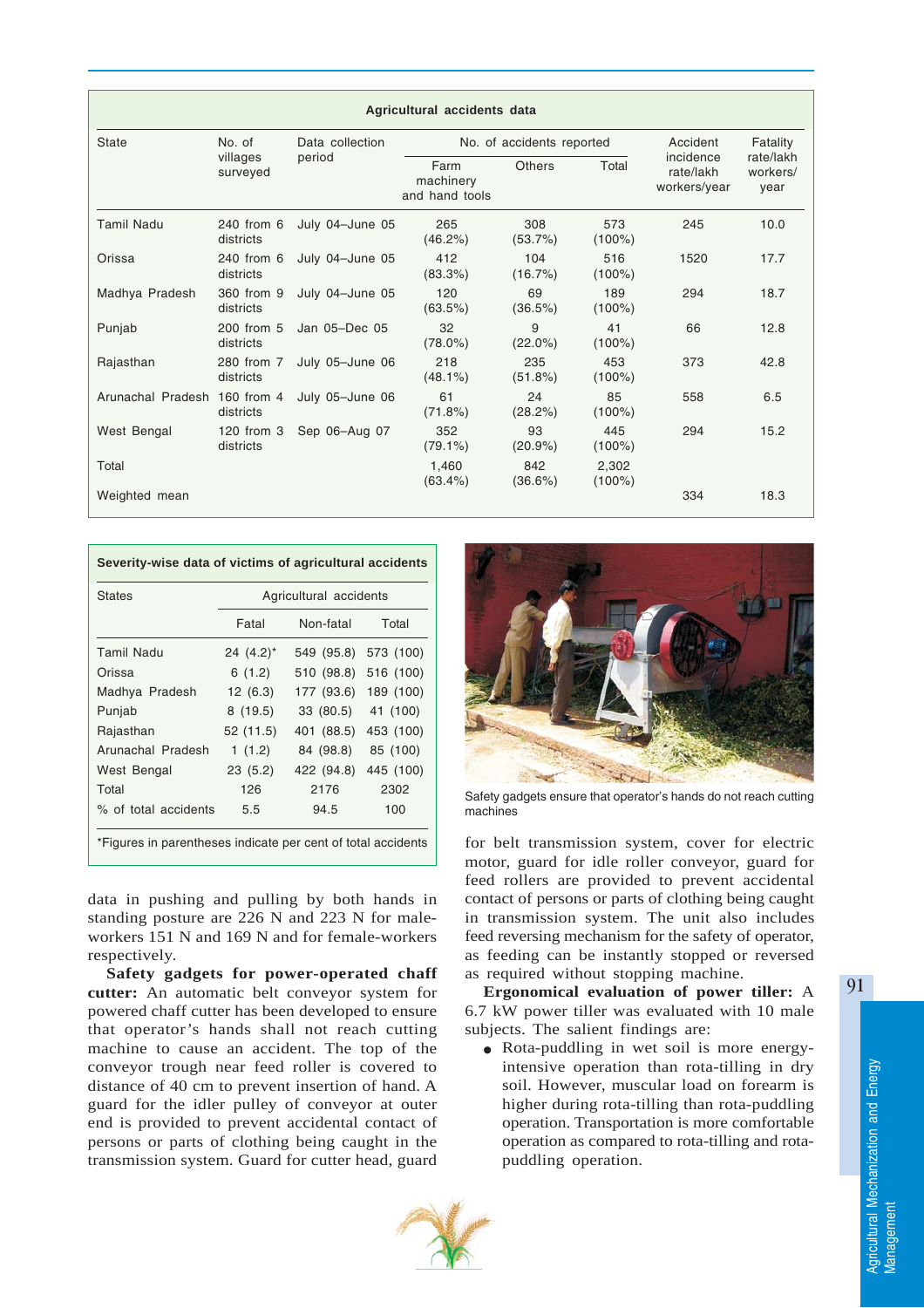- The frequency-weighted vibration acceleration (rms) is highest during transportation followed by rota-tilling and rota-puddling. The most detrimental frequency of vibration in handtractor operation is 31.5 Hz, which exceeds 1 hr exposure limit.
- Isolator with high stiffness (16.3 kN/mm) and high damping coefficient (0.51 N s/mm) is better for reduction of vibration during field operation of power tiller. Engine mounting and handle isolator reduced frequency un-weighted and frequencyweighted vibration acceleration (rms). The average reduction of frequency weighted vibration acceleration (rms) by handle grip was 11.31%.
- Designed glove from elastomeric material is most preferred by hand-tractor operators.

It reduces about 14% frequency-weighted vibration acceleration (rms) below 50 Hz and above 160 Hz frequencies.

Mounting of isolators reduces heart rate of the operator to 23.9, 18.4 and 15.4% during transportation, rota-tilling and rota-puddling operations. The corresponding reduction in energy expenditure rate is 1.41, 0.35 and 1.52 kJ/min. In these operations, about 54.5, 53.0 and 43.65% work related body parts discomfort in hands, arms, shoulders and neck was reduced.

**Ergonomically designed sugarcane harvesting knife:** A sugarcane harvesting knife has been ergonomically designed. The weight of the knife is 486 g. Performance of this knife was compared with existing Dharmapuri sugarcane harvesting tool weighing 585 g. The harvesting capacity of

| <b>Equipment for women workers</b><br>The following improved equipment were evaluated and their brief performance is given here.<br>Equipment for women workers and performance |               |                                                                                                                                                                                                                                                                                                          |  |  |  |  |
|---------------------------------------------------------------------------------------------------------------------------------------------------------------------------------|---------------|----------------------------------------------------------------------------------------------------------------------------------------------------------------------------------------------------------------------------------------------------------------------------------------------------------|--|--|--|--|
| Equipment                                                                                                                                                                       | Centre        | <b>Brief results</b>                                                                                                                                                                                                                                                                                     |  |  |  |  |
| 4-row rice seeder                                                                                                                                                               | <b>CIAE</b>   | Twelve female subjects participated in the study<br>Mean HR during work - 144 beats/min<br>Mean $\Delta$ HR - 61 beats/min<br>Output $-917$ m <sup>2</sup> /hr                                                                                                                                           |  |  |  |  |
| 4-row rice transplanter                                                                                                                                                         | <b>CIAE</b>   | Twelve female subjects participated in the study<br>Mean HR during work - 148 beats/min<br>Mean $\Delta$ HR - 62 beats/min<br>Force required - 251 N<br>Output $-$ 245 m <sup>2</sup> /hr                                                                                                                |  |  |  |  |
| Single-row-finger-type rotary weeder                                                                                                                                            | <b>TNAU</b>   | Twelve female subjects participated in the study<br>Mean HR during work - 125 beats/min<br>$\bullet$<br>Mean $\triangle$ HR - 43 beats/min<br>Energy expenditure $-25.1$ kJ/min<br>$\bullet$<br>$ODR - 5.4$ on 10 point scale<br>$\bullet$<br>Force required - 91 N<br>$\bullet$<br>Output - 0.016 ha/hr |  |  |  |  |
| Sugarcane detrasher                                                                                                                                                             | <b>TNAU</b>   | • Twelve female subjects participated in the study<br>Mean HR during work - 113 beats/min<br>Mean $\triangle$ HR - 44 beats/min<br>Energy expenditure - 16.5 kJ/min<br>$\bullet$<br>ODR - 5.0 on 10 point scale<br>$\bullet$<br>Output - 119.8 kg/hr                                                     |  |  |  |  |
| Vaibhay sickle                                                                                                                                                                  | <b>NERIST</b> | Eleven female subjects participated in the study<br>Mean HR during work - 129 beats/min<br>$\bullet$<br>Mean $\triangle$ HR - 42 beats/min<br>$\bullet$<br>Energy expenditure - 16.7 kJ/min<br>$\bullet$<br>Output $-61.9$ m <sup>2</sup> /hr<br>$\bullet$                                               |  |  |  |  |
| Naveen sickle                                                                                                                                                                   | <b>NERIST</b> | • Mean HR during work - 126 beats/min<br>Mean $\Delta$ HR - 38 beats/min<br>Energy expenditure - 15.9 kJ/min<br>Output $-61.9$ m <sup>2</sup> /hr<br>$\bullet$                                                                                                                                           |  |  |  |  |

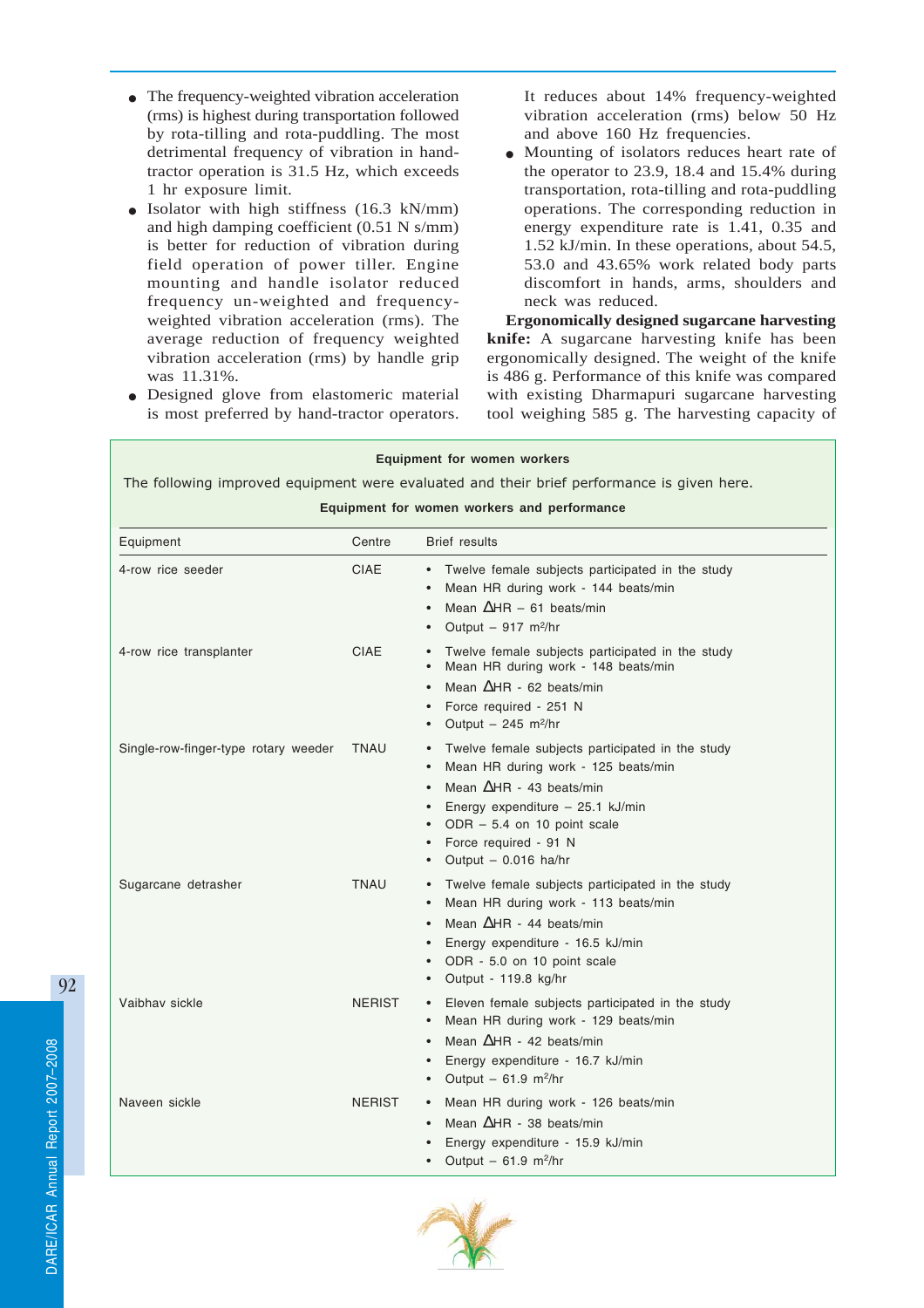

Ergo refined sugarcane harvesting knife in operation

the improved knife was 9.8 m<sup>2</sup>/hr against 9.4 m<sup>2</sup>/ hr of traditional tool. However the mean heart rate (HR) during work with the improved knife was lower, i.e. 115 beats/min, as against 132 beats/ min for the traditional tool. The corresponding HR (increase in HR over rest) were 41 and 54 beats/min. Thus, operation with newly developed knife involves less drudgery.

## **ENERGY**

**Concentrator for solar photovoltaic panel (SPV):** The most important constraint in the widespread adoption of SPV panels is its very high initial cost. The cost of panel per unit output has been reduced by developing solar concentrators which increase solar energy incident on SPV panels. Stationary solar concentrator and tracking solar concentrator designs are being studied. A stationary concentrator has been fabricated. Its Fill factor has been found to be 0.7. The output of the SPV panel with stationary concentrator has been 56% higher compared to output of SPV panel without concentrator, with 16% estimated increase in cost of SPV panel.

**Triple-purpose integrated solar device**: An improved 3-in-1 compact integrated device has been designed and developed, which can be used as solar water heater during winter, solar cooker during clear days and solar dryer on availability of fruit or



Concentrator for solar photovoltaic panel

vegetables. The device has 25% enhanced capacity of water and 13.4% less area of window but having 35% more effective utilization of energy compared to earlier developed model. As a water heater, 50 litres hot water of 50–60°C could be obtained in winter afternoon while as a cooker food for a family could be boiled within 2–3 hr in summer (loading time 10 AM). As a dryer, fruit and vegetables like *ber*, grated carrot, spinach, watermelon flakes, tomato slices etc. could be dehydrated efficiently with regulation of temperature during day-time and

continuation of the drying process even in the night through the heated water. The device can save about 230 kWh during winter as a water heater and 70 kWh as a solar cooker when used in the forenoon of 210 days in a year. In addition, 50 kg fruit and vegetables can be dehydrated from the same



Year-round utility makes triplepurpose integrated solar device a useful domestic appliance

device saving additional 30 kWh and providing the dried material for its subsequent use. Year-round utility makes it a useful domestic appliance.

**Fixed-dome type biogas plants:** Two nonfunctional  $60 \text{ m}^3$  capacity KVIC type biogas plants were converted into fixed-dome type biogas plants at a Gurudwara near Ludhiana. All brick construction for the dome of the biogas plant has been done. Both the plants were commissioned using cattle dung, water and fresh digested slurry available from a running biogas plant. The gas available is being used for routine cooking of meals (*Langar*) in the Gurudwara.

**Biogas plant slurry dewatering machine:** A rotating-cylinder type machine for partial removal of water from digested slurry discharged from

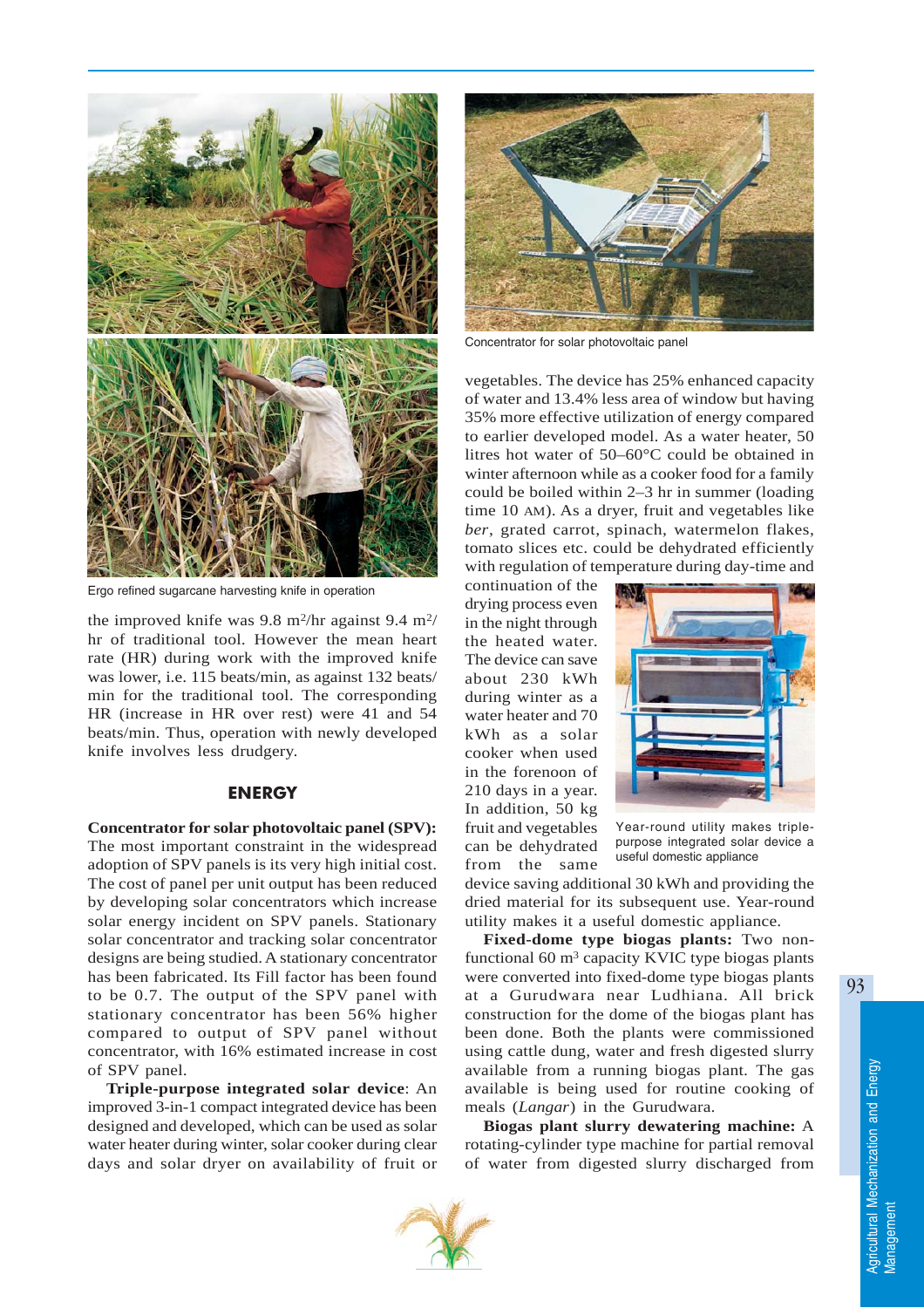large-capacity cattle dung-based biogas plants has been developed. The machine handles fresh digested slurry at around 4,800 litres/hr. The total solids content of the input slurry varied between 6.0 and 6.5%, of dewatered slurry between 10.5 and 11.0%, and that of filtered water between 2.4 and 2.5%. The filtered water can be recycled in the plant for dilution of input cattle dung. The machine can handle digested slurry available from a battery of 4 or 5 plants each of 85  $\mathrm{m}^3$  capacity. At Palampur (Himachal Pradesh), the input slurry was fed into machine under gravity. However, in plains, a slurry pump may be used for feeding the input slurry into the machine. The estimated cost of the machine is Rs 40,000, excluding prime mover.



Biogas plant slurry dewatering machine

**Durable improved biomass cook stoves:** Durable improved biomass cook stoves for agroindustrial and community applications have been developed. Single pot stove for agro-industrial applications has a power rating of 9.9 kW at fuelwood (*Acacia nilotica*) burning rate of 8 kg/hr. This stove has thermal efficiency of about 35%. Cost of single pot cook stove is around Rs 1,200, and double pot cook stove Rs 1,800.

**Biomass briquetting:** A briquetting facility consisting of a piston press-type briquetting machine, a rotary die-type pelleting machine, flash dryer with cyclone separator, a 62.5 kVA genset, a hammer mill for size reduction of the biomass and water softening plant-cum-boiler for heating of the biomass has been installed. The rated capacity of the piston-press type machine is 500 kg/hr of briquettes of 50 mm diameter. The machine was used for briquetting of saw-dust, sugarcanebagasse, cotton-stalk, pearl millet stalk, rice-straw, wheat-straw, groundnut-shell and *Jatropha*-shell, in powder and granular forms. Good-quality briquettes were obtained in all cases. The estimated cost of the briquettes was Rs 2,100/tonne for sawdust and around Rs 3,000/tonne for sugarcane bagasse, cotton stalk, pearl millet stalk and wheat straw. The cost of briquetting was lower with

saw-dust, primarily because of lower requirements of pre-treatment of feedstock and higher output.

Good-quality pellets of 22 mm and 10 mm size could be made in rotary die-type machine when feedstock was mixed with 50% de-oiled cake on volume basis. The briquettes prepared from the feedstock having low ash content could be used in gasifiers without any difficulty. Briquettes and pellets of all the feedstock studied could be used in improved portable metallic stoves and inverted downdraft gasifiers for thermal applications.

**Agro-industrial application of biomass gasifier:** A throatless downdraft gasifier of SPRERI design was installed in a commercial bakery at Udaipur. The industry has two ovens, each consuming approximately 6.5 kg of lpg/hr. One of the ovens, which normally operated up to 16 hr/day, has been provided with producer gas supply. One batch of the product takes around 20 min at a temperature of 230–250°C. The gasifier consumes 40 kg/hr of biomass and operates for 15–16 hr everyday.

**Efficient process for biodiesel extraction from** *Pongamia* **and** *Jatropha:* Higher oil recovery from seeds of pongamia and jatropha was obtained with CRIDA modified oil expeller. Pretreatment of the seed enhanced the oil recovery from 24 to 28% in pongamia and from 26 to 30% in jatropha over conventional steaming process. Oil quality also improved with seed pretreatment. With seed pretreatment, viscosity of oil decreased by 2.7 to 3.7 centistrokes, which is close to BIS specifications, thus contributing to higher oil recovery. More than 94% of the biodiesel was





Jatropha biodiesel with CRIDA process

Pongamia biodiesel with CRIDA process

recovered in the case of jatropha oil when CRIDA process was used, which reduced the catalyst requirement when compared to the two-stage process for high free fatty acid oils with biodiesel recovery of 88%. The recovery of biodiesel was around 91% in case of pongamia using CRIDA process as against 86% with normal process.The flash point of the CRIDA biodiesel was around 127°C while that of normal biodiesel was 135°C.